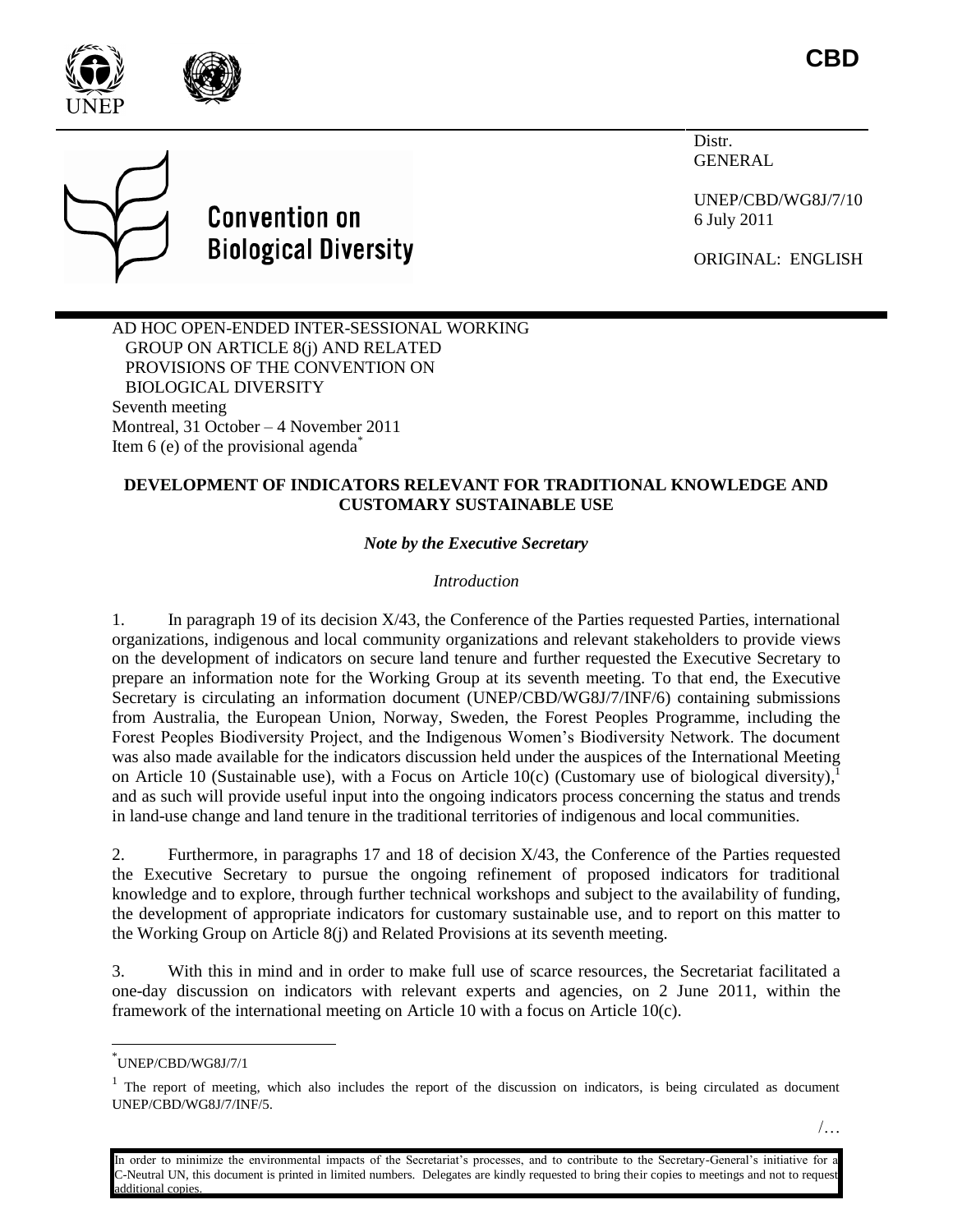$\overline{\phantom{a}}$ 

4. An overview of the discussions concerning indicators is made available in section I of this document. Section II provides advice from the meeting in the form of draft recommendations for the consideration of the Working Group.

## **I. AN OVERVIEW OF THE DISCUSSIONS CONCERNING OPERATIONALIZING INDICATORS FOR ARTICLE 8(j) AND POSSIBLE INDICATORS FOR ARTICLE 10(c)**

5. During the first session of the indicators meeting, participants discussed the ongoing refinement and use of the proposed indicators for traditional knowledge, also bearing in mind the implementation of Article 10, and the Strategic Plan for Biodiversity 2011-2020, and in doing so considered availability of data, methodologies and coordinating organizations. It is recalled that the three adopted indicators for traditional knowledge are: (i) status and trends of linguistic diversity and numbers of speakers of indigenous languages; (ii) status and trends in land-use change and land tenure in the traditional territories of indigenous and local communities; (iii) status and trends in the practice of traditional occupations (decision  $X/43$ , para. 14).

6. Subsequently, participants considered the development of appropriate indicators for customary sustainable use and to what extent adopted indicators for traditional knowledge may be complementary. It was noted that preliminary work on customary sustainable use indicators was carried out by the Forest Peoples Programme's (FPP) 10c Network and Working Group on Indicators of the the International Indigenous Forum on Biodiversity (IIFB) and data contained in two meeting reports (Braziers 2006 and Banaue 2008<sup>2</sup>) could be used as the basis for further technical work on this matter.

7. To assist in advancing the discussion on indicators, presentations were made by the United Nations Educational, Scientific and Cultural Organization (UNESCO), on status and trends of linguistic diversity and numbers of speakers of indigenous languages, and the Food and Agriculture Organization of the United Nations (FAO), on changing land-use patterns. Ms. Joji Carino, coordinator of the IIFB Working Group on Indicators reported on traditional occupations and recent collaboration with the International Labour Organization (ILO), and about related initiatives to monitor indigenous peoples' human rights, traditional knowledge and well-being, focusing on community-level monitoring through such tools as community mapping, VITEK (Vitality Index of Traditional Ecological Knowledge) and case--studies on customary sustainable use. The Convention Secretariat gave an update on indicators for monitoring the Strategic Plan for Biodiversity 2011-2020.

8. After an in-depth discussion, the following possible steps forward were proposed by the experts: consider local-global linkages for indicators work on traditional knowledge and customary sustainable use; identify institutional support and resources to implement continuing technical process on indicators; hold a technical workshop on mapping land cover, land use and land tenure security indicators by considering overlays of data (global, regional, national and local); carry out further technical work on customary sustainable use indicators, with the aim to identify a limited number of indicators to be proposed for development and adoption; strengthen gender dimension of indicators work; carry out workshops to consider availability of data, methodologies, and coordinating organizations to further refine the proposed indicators; indigenous peoples to strengthen their indicators work and link to community-based monitoring, reporting and verification (MRV) tool for reducing emissions from deforestation and forest degradation (REDD) and the ongoing work on inclusion of governance and social impacts and benefits into the management effectiveness evaluation process of protected areas.

<sup>&</sup>lt;sup>2</sup>. See <http://www.cbd.int/doc/?meeting=8JCSU-01> (UNEP/CBD/8J/CSU/1/INF/1) an[d http://www.cbd.int/doc/?meeting=WG8J-](http://www.cbd.int/doc/?meeting=WG8J-05)[05](http://www.cbd.int/doc/?meeting=WG8J-05) (UNEP/CBD/WG8J/5/INF/2).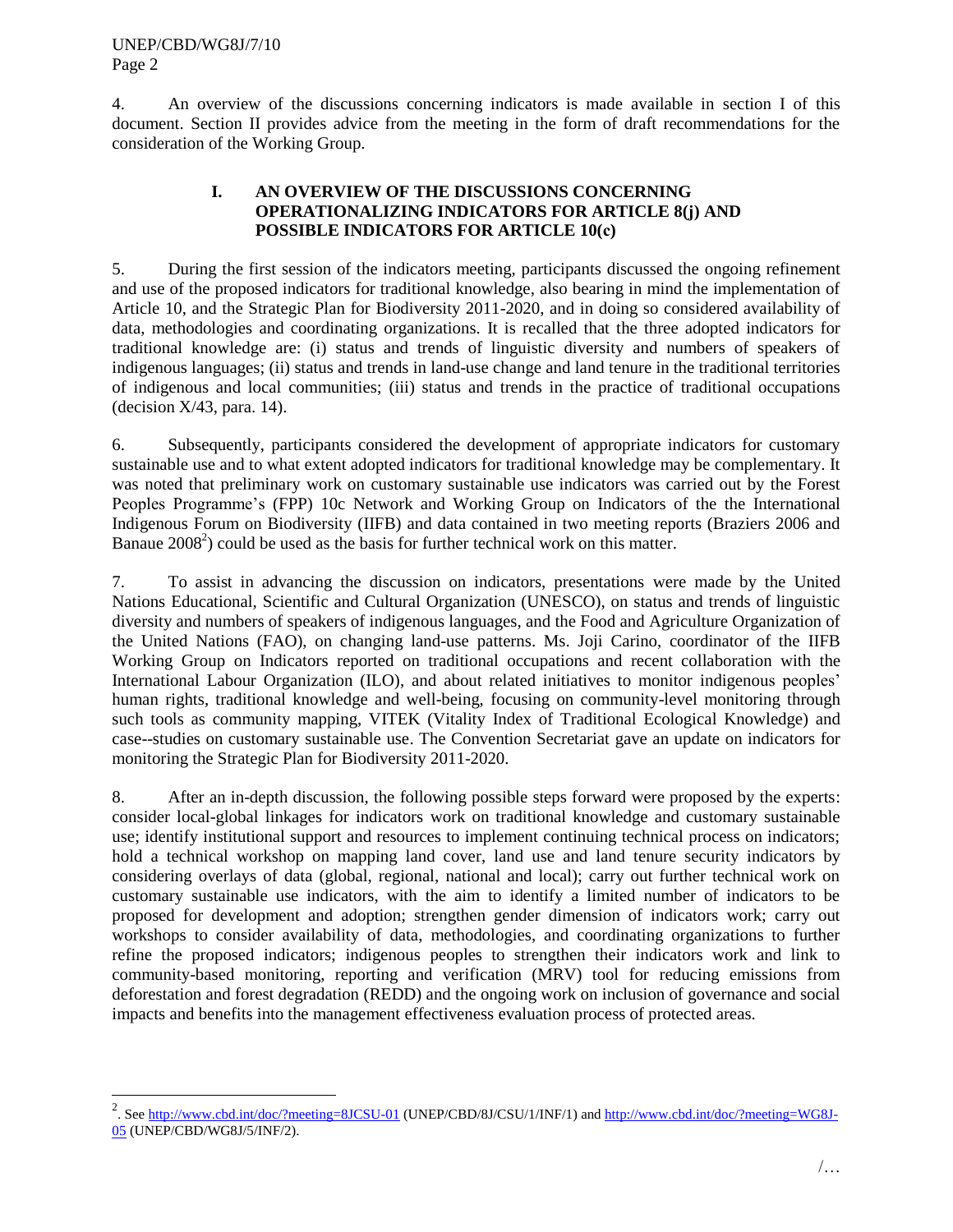## **II. POSSIBLE RECOMMENDATIONS FOR THE CONSIDERATION OF THE WORKING GROUP**

9. The Ad Hoc Open-Ended Intersessional Working Group on Article 8(j) and Related Provisions may wish to recommend that the Conference of the Parties at its eleventh meeting adopt a decision along the following lines:

"*The Conference of the Parties*,

"*Welcoming* the work carried out under the auspices of the Ad Hoc Open-Ended Working Group on Article 8(j) and Related Provisions, and including the regional and international technical workshops organized by the Working Group on Indicators of the International Indigenous Forum on Biodiversity, to identify a limited number of meaningful and practical indicators on the status of traditional knowledge, innovations and practices and in other focal areas, to assess progress towards achieving the Strategic Plan for Biodiversity 2011-2020 and the Aichi Biodiversity Targets,

"*Acknowledging* previous work on indicators and the outcomes regarding both traditional knowledge and customary sustainable use from the Banaue workshop and the thematic workshop on possible indicators for customary sustainable use,

"*Noting* the possible dual application and complementarity of indicators adopted for traditional knowledge as also being relevant for customary sustainable use,

"1*. Recommends* that the Executive Secretary, in partnership with Parties and Governments, the Indigenous Working Group on Indicators of the International Indigenous Forum on Biodiversity and relevant non-governmental organizations and international agencies, and subject to the availability of resources,

"(a) Continue to organize and facilitate international technical workshops and regional workshops, according to the seven geo-cultural regions recognized by the United Nations Permanent Forum on Indigenous Issues be carried out on indicators for customary sustainable use, including consideration of the availability of data, culturally and linguistically appropriate methodologies, and coordinating organizations, with the aim of identifying a limited number of indicators to be proposed for development and adoption for consideration of the eighth meeting of the Working Group on Article 8(j) and Related Provisions;

"(b) Organize and facilitate a technical workshop on mapping land cover, land use and land-tenure security indicator by considering overlays of data (global, regional, national and local);

"2*. Requests* Parties to consider the pilot testing of indicators in collaboration with indigenous and local communities and to report the results to the Working Group on Article 8(j);

"3. *Invites* the United Nations Educational, Scientific and Cultural Organization to further the compilation and analysis of data on linguistic diversity and the status and trends of speakers of indigenous languages and to provide information on this indicator for the regular consideration of the Working Group on Article 8(j) and Related Provisions on a biennial basis;

"4*. Invites* the International Labour Organization to develop, in association with indigenous and local communities and relevant organizations, pilot projects and monitor data concerning the practice of traditional occupations and to provide information on this indicator